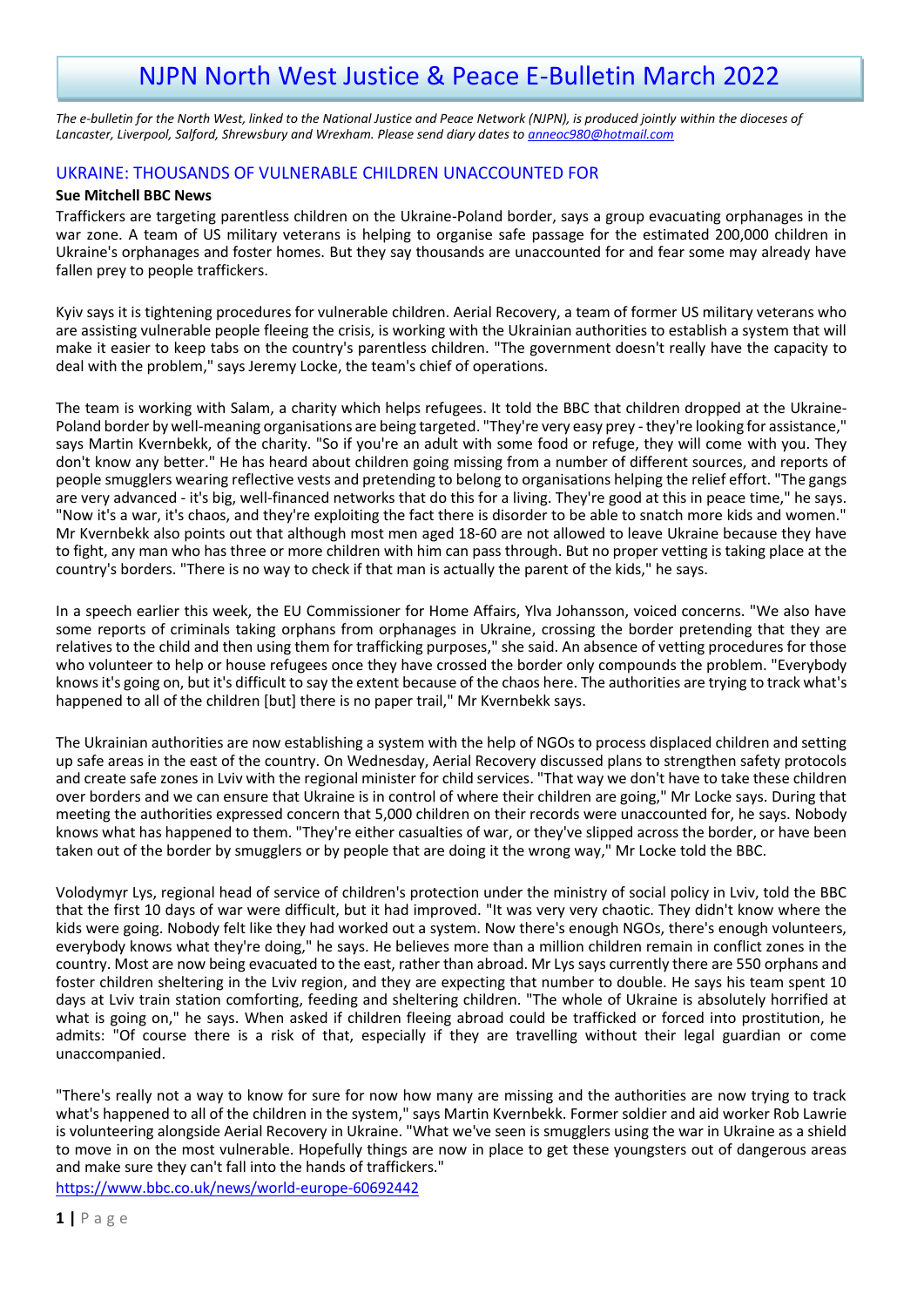### THE KINGS BAY PLOWSHARES DENOUNCE THE WAR IN UKRAINE

**March 14,2022 Heather Kiernan writes:** As we enter a new phase in the Russian aggression of the Ukraine, I thought that I would post this statement by Kings Bay Plowshares. It not only condemns the behaviour of Vladimir Putin, but US foreign policy and the arms manufacturers who are profit from war.

The following statement was prepared by American social justice activist and founding member of the Amistad Catholic Worker community and house of hospitality in New Haven, Connecticut Mark Colville:

Today the Kings Bay Plowshares Seven join our prayers with the global community for the people of Ukraine, at this deeply terrifying historical moment. We watch with moral outrage and horror as another nuclear weapons-wielding state is emboldened to abandon diplomacy in favour of international gangsterism. Killing indiscriminately with impunity; environmental destruction without boundary or responsibility; the plunging of millions into refugee status; the flouting of the very fundamentals of law, human rights, international cooperation and the authority of the United Nations – these are the common threads that tie together Iraq, Afghanistan, and now Ukraine, during this most blood-stained of centuries. They are also constitutive elements of the unmitigated evil that is constantly unleashed through the design, development and existence of nuclear weapons in any nation or people.

As US Catholics, therefore, we believe that the starting point of our response should be to highlight the lesson of last Sunday's Gospel reading, Luke 6:39-45, which reads in part:

"How can you say to your brother [or sister], 'let me remove that splinter in your eye', when you do not even notice the wooden beam in your own eye? You hypocrite! Remove the wooden beam from your eye first; then you will see clearly to remove the splinter in your brother's eye."

As we unequivocally condemn the deranged behaviour of Russia's dictator Vladimir Putin and his minions, we are obliged also to acknowledge our own government's role in creating this crisis. For more than thirty years now, US foreign policy in that region of the world has been pursued with a provocative agenda of destabilization, imperilling Russia's national security through the expansion of NATO right up to its borders. This project has been intensified in recent times by apostate evangelical Christian factions in Washington, which have openly admitted their desire to provoke world events that they believe will bring about the second coming of Christ. And over all of this madness and slaughter preside its silent partners, the only winners in any war today: US-based weapons contractor corporations like Raytheon, Northrop Grumman, General Electric and United Technologies (to name just a few), whose profits increase with every cluster bomb and missile launched, everybody torn to pieces.

For our complicity with all of these forces that are literally driving the world insane, we beg the forgiveness of God and neighbour. While affirming our solidarity with both the Russian and Ukrainian peoples, we pledge non-cooperation with any armed faction in this senseless conflict. To all soldiers we say: lay down your weapons. Your courage and sacrifice belong at the service of peace for the future of the human race, not to be spent in bloodshed on the altar of the national security state. Together, we can let the words of Martin Luther King Jr. echo through these times until they shake the world back into reality: "The choice today is between nonviolence and non-existence." Amen. <https://kingsbayplowshares7.org/2022/03/kbp7-denounce-war-in-ukraine-3-4-22/>

• The Plowshares group recommend this article by Brian Terrell on the underlying roots and U.S. involvement in this war: *Let Them Kill As Many As Possible – United States Policy Towards Russia and It's Neighbours*  [https://www.codepink.org/let\\_them\\_kill\\_as\\_many\\_as\\_possible\\_us\\_policy\\_russia](https://www.codepink.org/let_them_kill_as_many_as_possible_us_policy_russia)

• On April 4, 2018, seven Plowshares activists calling themselves "Kings Bay Plowshares" were arrested at the Kings Bay Naval Submarine Base. They stated that the action had been planned to coincide with the 50th anniversary of the Assassination of Martin Luther King Jr.

# VIOLINISTS SUPPORT UKRAINE

In this moving video, 94 violinists from around the world come together to accompany violinists in Ukraine, some in basement shelters, in a Ukrainian folk song.

London-based violinist Kerenza Peacock coordinated the effort: 'In the space of 48 hours, I received videos from 94 violinists, representing over 25 different countries.' If you look closely you can spot LSO violinists Carmine Lauri, Maxine Kwok, Clare Duckworth, Julián Gil Rodríguez, Alix Lagasse and Sarah Quinn.

On the website you can read the whole story, donate to charities working in the region and even download the score to record your own contribution:<http://violinistssupportukraine.com/>#ViolinistsSupportUkraine  $\mathcal{D}\mathcal{D}$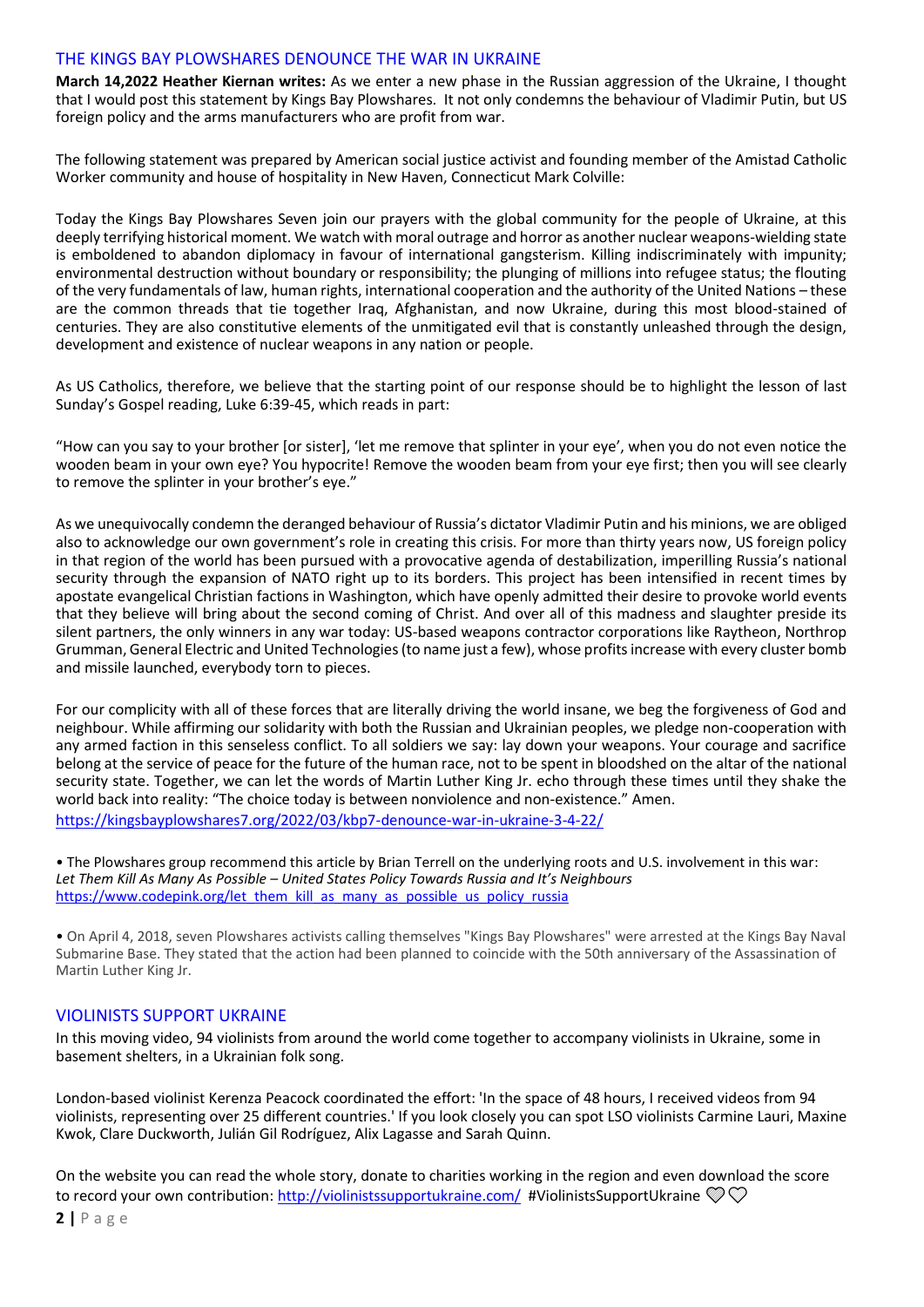# LIVERPOOL: ARCHBISHOP LAUNCHES MAJOR APPEAL FOR UKRAINE

# **Source: Archdiocese of Liverpool** March13, 2022

The Archbishop of Liverpool, the Most Reverend Malcolm McMahon OP, has launched an urgent and major appeal in the Archdiocese of Liverpool to support Ukraine.

The archdiocese has connections with Ukraine as Bishop Hryhoriy (Gregory) Komar, the auxiliary bishop of the Ukrainian Catholic Eparchy (diocese) of Sambir-Drohobych in the Lviv region of western Ukraine was taught by Liverpool priest Father Francis Marsden while studying for the priesthood.

Ukrainian priest, Father Taras Khomych, serves at Liverpool's Ukrainian Catholic parish - based at St Sebastian's RC Church in Fairfield. Father Taras led prayers for Ukraine at the cathedral vigil on 4 March, he also comes from Lviv and has family there.

The appeal gives the opportunity for both financial donations and the donation of items which may be left at 40 centres throughout the archdiocese. Financial donations will be sent to the Ukrainian Catholic Eparchy (diocese) of the Holy Family of London and our partner diocese in Sambir-Drohobych. There are three ways in which financial donations may be made:

### **By using the following text numbers:**

- Text HELPUKRAINE to 70085 to donate £2
- Text HELPUKRAINE to 70450 to donate £3
- Text HFLPUKRAINE to 70460 to donate £5
- Text HFI PUKRAINE to 70470 to donate £10

(Texts will cost the donation amount plus one standard network rate message.)

**By bank transfer to:** Account name: Archdiocese of Liverpool Sort code: 40-29-12 Account: 01551493 Reference: Help Ukraine

**Or by cheque** made payable to 'Archdiocese of Liverpool' and with 'Help Ukraine' written on the reverse.

Items may be donated at the St Margaret Clitherow Centre, along with all 40 parish centres in the archdiocese **The following items are needed:**

First Aid Kits (including sterile dressings, safety pins, antiseptic fluid/cream/spray, disposable gloves, burn free kits, eye wash; Battlefield First Aid Kits; Bandages - different widths (including halo chest seals, torniquets, splints, QuikClot Combat Gauze, Steri-strips stitches, Triangular bandages, Tourni-Key Plus); Pain relief eg Paracetamol and Ibuprofen; Blankets, bedding, sleeping bags; Nappies - all ages and all sizes; Powdered Baby Milk and baby feeding bottles; Nappy Rash creams and baby bath lotions; Sanitary products; Warm underclothing including socks; Toiletries including toothbrushes, toothpaste, soap and shampoo; Rucksacks; Mattresses; Generators and different types of chargers

The archdiocese is also welcoming volunteers to support the appeal, please email: volunteer@rcaol.org.uk with name and contact details.

There are prayer resources available at www.liverpoolcatholic.org.uk/ukraine-support

### **Centres in the Archdiocese of Liverpool receiving items for Ukraine**

(All centres are open every day from 9 am to 11 pm.)

# **Liverpool**

Christ the King Parish Centre, Score Lane, L16 6AW Holy Name Parish Centre, 2a Moss Pits Lane, Fazakerley, L10 9LG Our Lady of the Assumption, Parish Centre, Hartsbourne Ave, Gateacre, L25 2RY Our Lady of Mount Carmel Parish Centre, 33 High Park St, Dingle, L8 8DX Our Lady, Queen of Martyrs Parish Centre, Stonebridge Lane, Croxteth, L11 9AZ Our Lady of Sorrows Parish Centre, Pirrie Road, Walkton, L9 6AA St Ambrose Parish Centre, Heathgate Ave, Speke, L24 7RS St Cecilia Parish Centre, 21 Green Lane, Tuebrook, L13 7DT St Cyril Parish Centre, Southbrook Road, Netherley, L27 1YW St Paul Parish Centre, Spring Grove, West Derby, L12 8SJ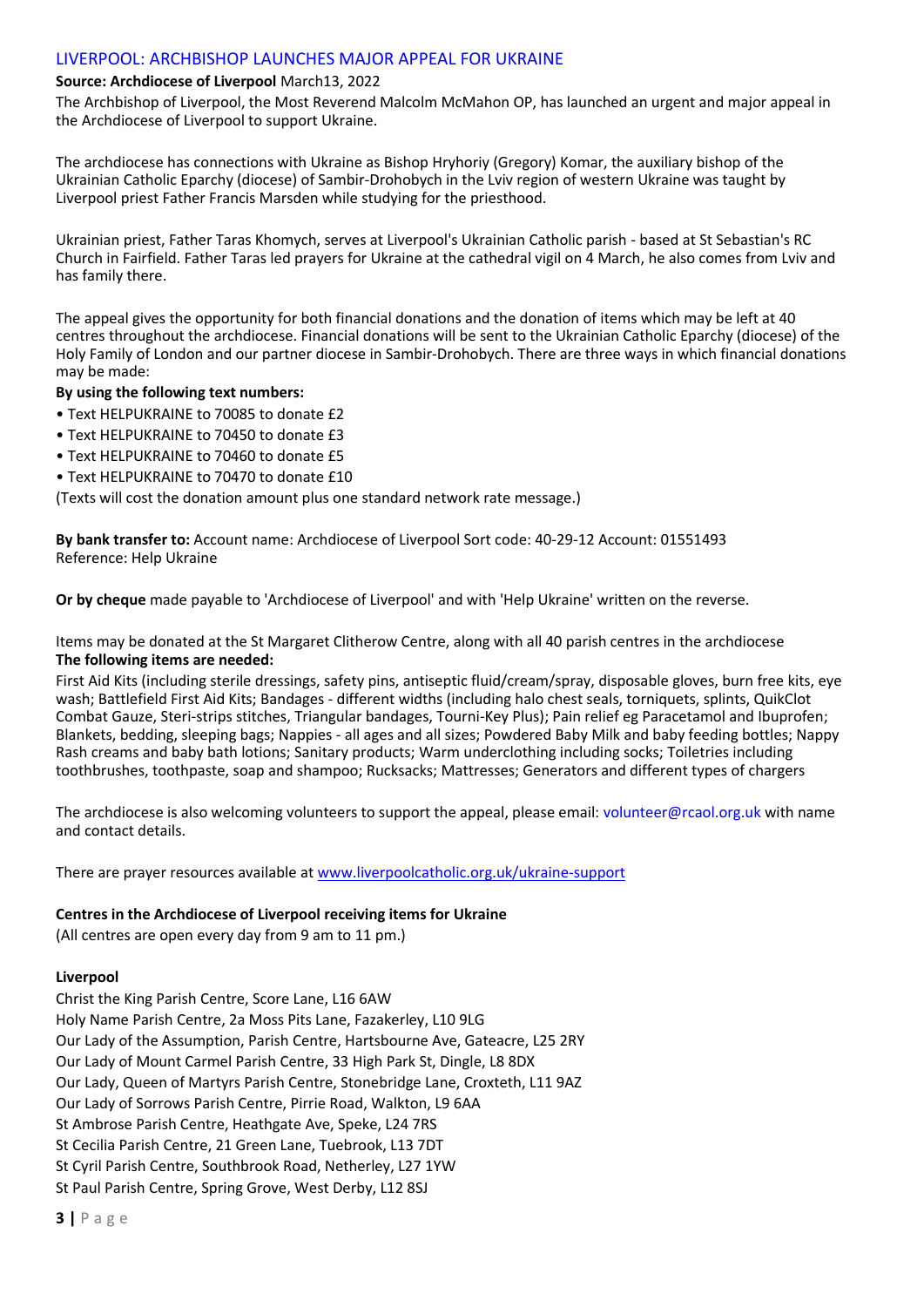# **North Liverpool and Bootle**

Our Lady of Walsingham Parish Centre, Stand Park Ave, Netherton, L30 3SA St Benet Parish Centre, Chapel Lane, Netherton, L30 7PD St Elizabeth's Parish Centre, Pennington Road, Litherland, L21 8HZ St Gregory's Parish Centre, 94 Liverpool Road, Lydiate, L31 2NA St Monica's Parish Centre, Stewart Ave, Bootle L20 9JD St Robert Bellarmine, 52 Orrell Road, Bootle, L20 6DZ St William of York Parish Centre, 74 Edge Lane, Thornton, L23 4TG

### **Chorley and Penwortham**

St Joseph's Parish Centre, Harpers Lane, Chorley, PR6 0HR St Mary's Parish Centre, West Street, Chorley, PR7 2SR St Teresa's Parish Centre, 34 Queensway, Penwortham, PR1 0DS

# **Southport and Formby**

The Guild Hall, Church Road, Formby, L37 3NG St John Stone Parish Centre, 7 Sandbrook Way Woodvale, Southport, PR8 3RN

### **Knowsley**

Sacred Heart Parish Centre, Briery Hey Avenue, Kirkby, L33 0YF St Aidan's Parish Centre, Adswood Road, Huyton, L36 7XR St Joseph the Worker Parish Centre, Bewley Drive, Kirkby, L32 7PZ St Margaret Mary's Parish Centre, Pilch Lane, L14 0JG St Mark's Parish Centre, Penmann Crescent Halewood, L26 0UG

### **St Helens**

St Anne and Blessed Dominic Parish Centre, 40 Monastery Road, Sutton, WA9 3ZD St Mary's Parish Centre, Birchley Roade, Billinge, WN5 7QT St Patrick's Parish Centre, 111 Common Road, Newton-le-Willows, WA12 9JH St Teresa's Parish Centre, Devon Street, St Helens, WA10 4HW

# **Warrington**

St Benedict's Parish Centre, Rhodes Street, Warrington, WA2 7QE St Joseph's Parish Centre, Meeting Lane, Penketh, WA5 2BB St Oswald's Parish Centre, Padgate Lane, WA1 3LB

### **Widnes**

St Basil and All Saints, Hough Green Road, Widnes, WA8 4SZ

# **Wigan and Leigh**

St Aidan's Parish Centre, Highfield Grange Ave, Winstanley WN3 6EE St Jude's Parish Centre, Poolstock Lane, Wigan, WN3 5JE St Richard's Parish Centre, Mayfield Street, Atherton, M46 0AQ

# **Additional collection centres**

- St Margaret Clitherow Centre, Croxteth Drive, Sefton Park, Liverpool, L17 1AA (open Monday-Friday 9am-5pm)
- Metropolitan Cathedral of Christ the King, Mount Pleasant, L3 5TQ
- Irenaeus Project, 32 Great Georges Road, L22 1RD

[https://www.indcatholicnews.com/news/44252?fbclid=IwAR2K9kyEC5E\\_Zv2ANYKfs0dVbWDrLyeMTKcok0Y67271qa2N](https://www.indcatholicnews.com/news/44252?fbclid=IwAR2K9kyEC5E_Zv2ANYKfs0dVbWDrLyeMTKcok0Y67271qa2NcqWDyDycHEo) [cqWDyDycHEo](https://www.indcatholicnews.com/news/44252?fbclid=IwAR2K9kyEC5E_Zv2ANYKfs0dVbWDrLyeMTKcok0Y67271qa2NcqWDyDycHEo)

# **N.B. Look out for local collection points if you are not in the Liverpool area.**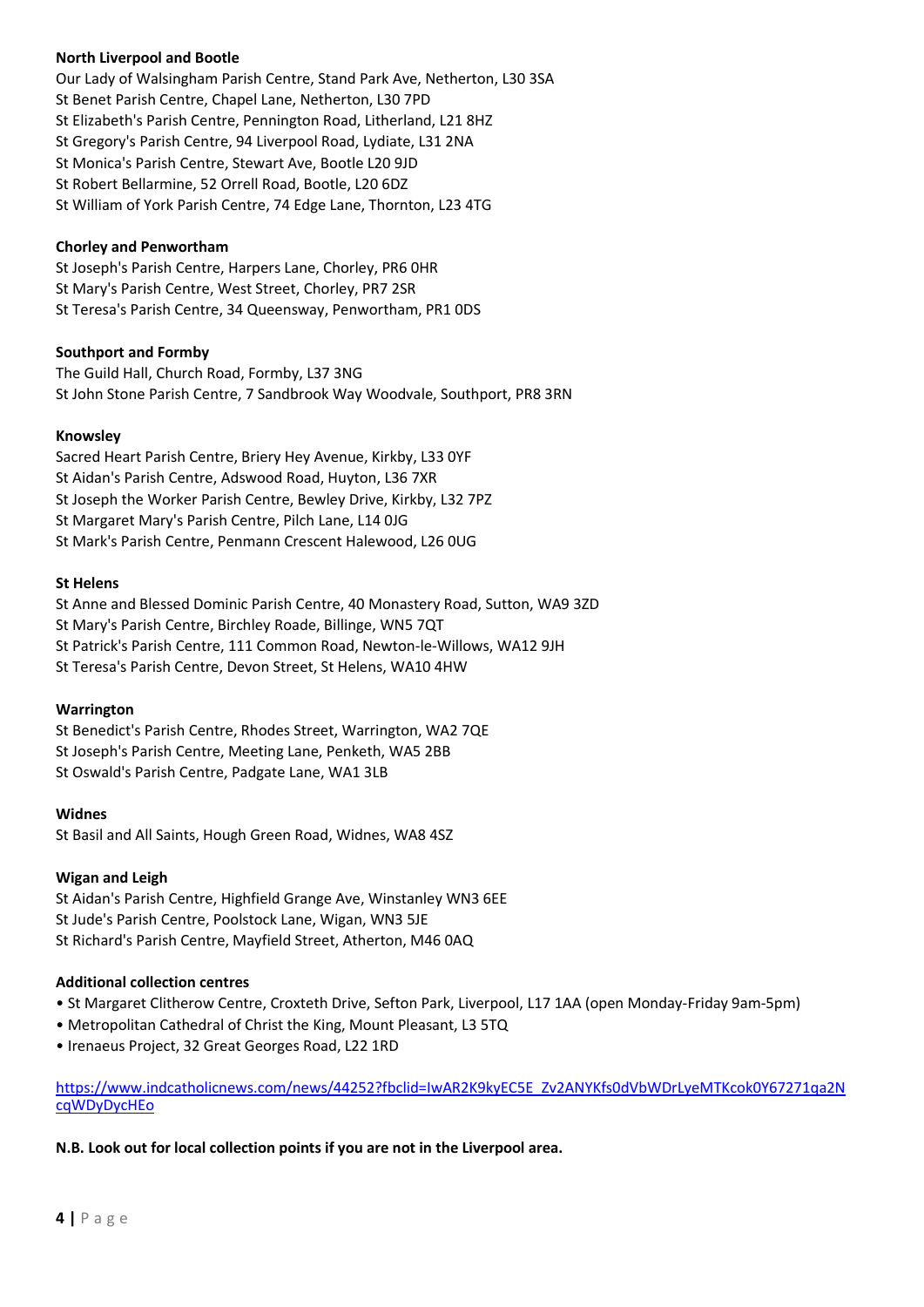# BRUCE KENT: UKRAINE CRISIS IS 'A TERRIFYING WAKE-UP CALL'

#### **Jo Siedlecka** March 6, 2022

Bruce Kent was one of the main speakers at the peace rally in Trafalgar Square, London, on Sunday, organised by CND and the Stop the War campaign. Several thousand people, including a large number of Ukrainians, Poles and Russians many carrying blue and yellow flags and banners, marched there from Broadcasting House. The demonstration was one of hundreds which took place around the world over the weekend, protesting over Russia's invasion of Ukraine. Smaller vigils have taken place outside Russian embassies in most cities every day since the invasion began.

Sinn Fein MP Chris Hazzard told the crowds: "The thought of Europe sliding once again into the perilous wars of the past is horrifying…" "Withdraw the Russian troops and return to the negotiation table."

Former Labour leader Jeremy Corbyn also called for an end to military action. He said: "If you can have a ceasefire for humanitarian corridors for people to be evacuated from certain cities in Ukraine, obviously it's better if people are evacuated than killed, but it's so cynical. If you can agree a ceasefire to take civilians out, then agree a ceasefire to stop the war…Unless this war is stopped very quickly it will degenerate into a global conflict between nuclear armed power blocs in which there will be no, no, no winners, only millions and millions of losers."

He added: "The Government needs to abandon its appalling Borders and Nationality Bill which would criminalise people for helping refugees… We support refugees, whoever they are, wherever they are, wherever they've come from."

Campaign group Freedom From Torture unfurled an 18 metre long Ukrainian flag on Westminster Bridge next to the House of Parliament in protest at the government borders bill. Other countries have now taken over a million Ukrainian refugees; 16,000 have applied to come here but as of Friday only 50 had been granted visas.

In his address Bruce Kent warned of the dangers of nuclear war, describing the crisis as "a terrifying wake-up call." He also appealed for the UK to treat refugees with compassion.

The full prepared text of Bruce Kent's address follows.

I'm inspired today by two courageous people, one British, one Russian. Cuthbert Thicknesse was the Dean of St Alban's. In August 1945 he refused to ring the cathedral bells to celebrate the end of the Second World War. He could not, he said, celebrate the ending of war by such barbarity as the dropping of atom bombs on Japanese cities.

My Russian hero is Stanislav Petrov, a lieutenant colonel of the Soviet Air Defence Forces. In 1983 he refused to obey orders to retaliate when an early warning system suggested that nuclear weapons had been launched from the west. It was a false alarm and his decision saved the world from a nuclear holocaust.

We badly need more dissidents like Thicknesse and Petrov.

Last week CND delivered a letter to the Russian Government, in which we said: "For the sake of Ukrainian children taking shelter from Russian missiles; for the sake of all those who will die if the situation escalates and for the sake of the millions of us who will perish if the heightened risk of nuclear war turns into a nuclear conflict, we urge your government to halt the attacks, withdraw the troops and withdraw the nuclear threats."

Today we're in this highly dangerous situation because Mr Putin thinks that might is right. We know that is not true. So what can we do about it? I have four suggestions.

First, redouble our efforts to dismantle all nuclear weapons everywhere. Our own government should lead all the nuclear nations to sign the new UN Treaty on the Prohibition of Nuclear Weapons. Our government should send a representative to the first Treaty meeting in Austria this summer.

Secondly, redouble our efforts to build more powerful ways to respond to conflicts: a fully functioning, fully respected, fully effective United Nations. Look up the Charter for yourselves. The UN was founded in 1945 "to save succeeding generations from the scourge of war". Might is not right: there are better ways. We need new instruments of international law… No more aggressive rhetoric and posturing by us too… No more British arms fairs in London's Docklands or anywhere.

Thirdly, support those who say no to war and refuse to take part. Use your own power to reduce support for the war by getting the message across to ordinary Russians through all possible networks - sporting, cultural, religious, commercial, social media. It's Putin's war, not theirs.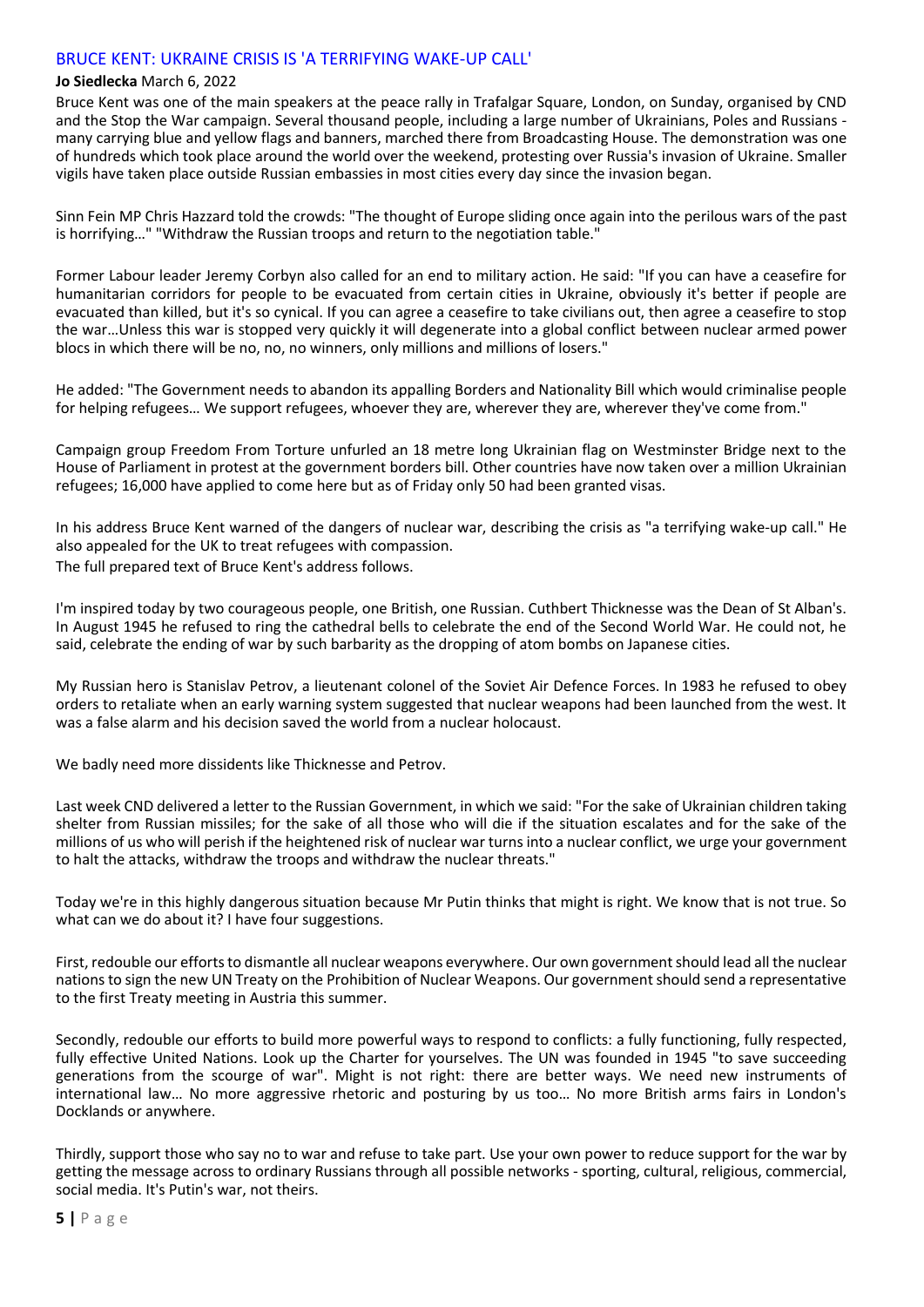And finally, offer compassionate help to refugees - not just those now desperately fleeing from Ukraine - but to all those forced from their homes by war and oppression. Those escaping across the Channel need our compassion and care.

This appalling situation for Ukraine, for Russia, for Europe and the world, is a terrifying wake-up call. Our vision and aim must be the abolition of war itself. Let's take encouragement from another of my heroes, Archbishop Desmond Tutu, who said this: "if the world could end apartheid, the world can end war." This is a task for us all: let's redouble our work for peace - everywhere. Thank you for listening.

<https://www.indcatholicnews.com/news/44207>

### GOOD FICTION HELPS US LIVE IN THE REAL WORLD

### **Jon Kuhrt** March 2, 2022

"Since it is likely that (children) will meet cruel enemies, let them at least have heard of brave knights and heroic courage." C.S. Lewis.

There have been a lot of articles and discussions about how parents can talk to their children about the horrific war in Ukraine. See these examples from UNICEF [https://www.unicef.org/parenting/how-talk-your-children-about-conflict](https://www.unicef.org/parenting/how-talk-your-children-about-conflict-and-war)[and-war](https://www.unicef.org/parenting/how-talk-your-children-about-conflict-and-war) Sk[y https://news.sky.com/story/ukraine-invasion-how-do-you-speak-to-children-about-russias-war-12555059](https://news.sky.com/story/ukraine-invasion-how-do-you-speak-to-children-about-russias-war-12555059) and the New York Times <https://www.nytimes.com/2022/02/25/well/family/kids-teens-ukraine-russia.html>

One element that is often overlooked is captured in C.S. Lewis' quote above: the role that great stories and good fiction has in equipping children for the terrible realities of life. Fictional stories are not mere escapism. Ancient myths and modern legends tell us great truths about human nature and the world we live in. Stories about hope, heroic courage and overcoming evil can inspire and equip us.

C.S. Lewis' *Narnia Chronicles* made a big impact on me when I was young, because they forged my imagination about what a life of faith could look like. My favourite book in the series is *The Magician's Nephew*, the prequel to *The Lion, the Witch and the Wardrobe.* In *The Magician's Nephew*, two children, Digory and Polly, are tricked into travelling out of our world by magic. They arrive in a vast, desolate, eerily-quiet city where nothing seems to be alive.

Due to Digory's rash behaviour, they awaken the former ruler of that land, the Empress Jadis, from an enchanted sleep. She tells them about the world they have arrived in, (called Charn) and boasts about her oppressive rule, her devastating magical powers and the brutal wars she fought:

"It is silent now. But I have stood here when the whole air was full of the noises of Charn; the trampling of feet, the creaking of wheels, the cracking of whips and the groaning of slaves, the thunder of chariots, and the sacrificial drums beating in the temples. I have stood here (but that was near the end) when the roar of battle went up from every street and the river of Charn ran red…All in one moment one woman blotted it out for ever."

She tells them about her bitter war against her sister and why no living thing survives in Charn now:

"It was my sister's fault…She drove me to it…Her pride has destroyed the whole world…She even knew I had the secret of the Deplorable Word. Did she think – she was always such a weakling – that I would not use it?"

### "What was it?" said Digory

"That was the secret of secrets…it had been long known to the great kings of our race that there was a word which, if spoken with the proper ceremonies, would destroy all living things except the one who spoke it. But the ancient kings were weak and soft-hearted and bound themselves and all should come after them with great oaths never even to seek after knowledge of that word. But I learned it in a secret place and paid a terrible price to learn it. I did not use it until she forced me to it. I fought to overcome her by every other means. I poured out the blood of my armies like water…

The Empress Jadis is incredibly destructive and evil, but she does not come to any swift end. By various misadventures, the children end up taking her to the brand new, untainted world of Narnia. Later she becomes the White Witch who dominates Narnia for a hundred years, using her magic to ensure its 'always winter but never Christmas'. It's a powerful way for a child to grasp cruel tyranny and its enduring reality.

The focus of many religious debates is the doctrines and formulations of belief. But perhaps its more helpful to think about what story we live by?

In what do we invest our lives? What shapes our key decisions? What do we truly have hope in? Authentic faith is to shape your life around what you believe, to live by a different story.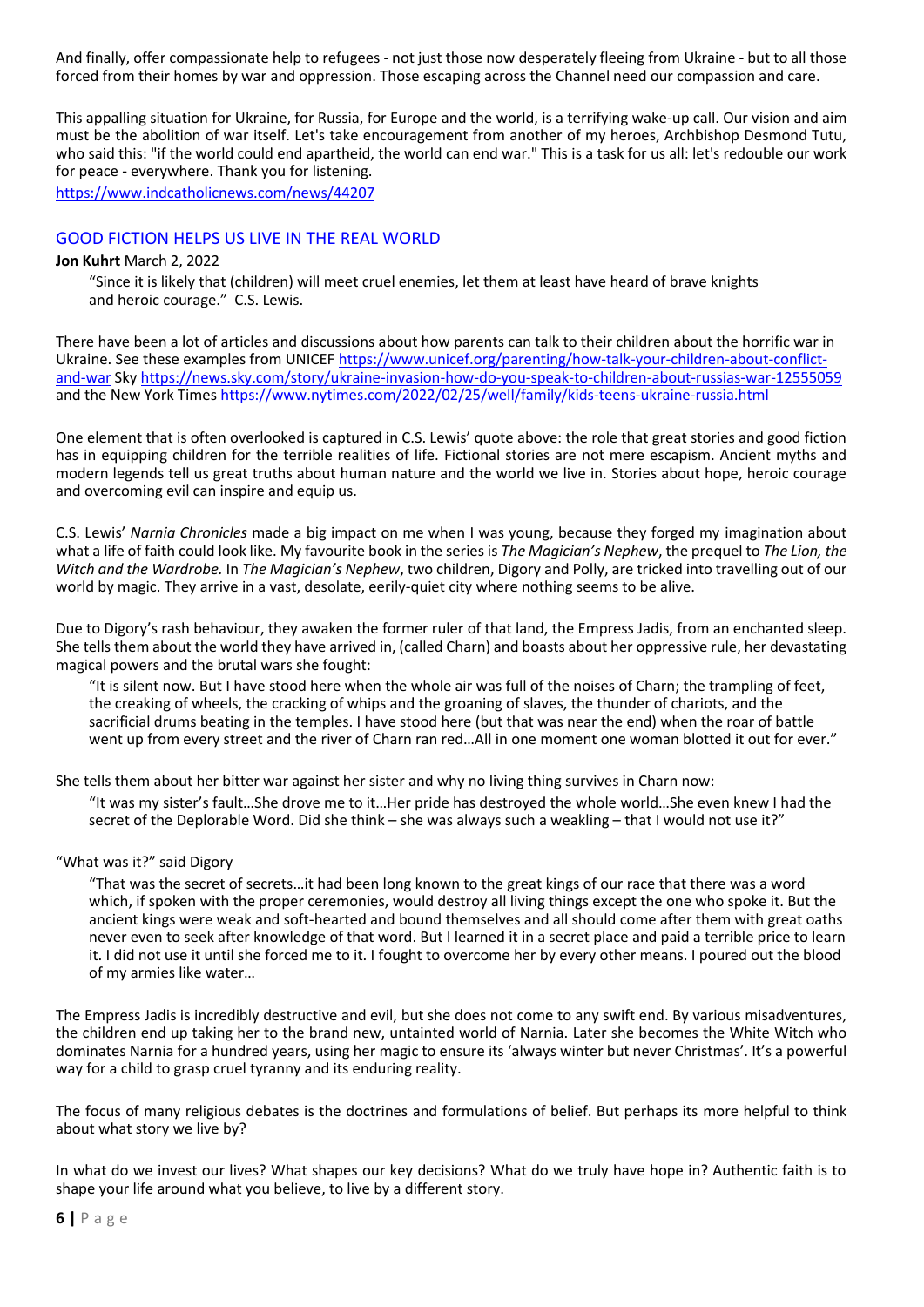Vladimir Putin has decided to live out a story of imperial conquest, military violence and cruel domination. In contrast, many Ukrainians are choosing a story of courage, self-sacrifice and brave defiance.

This week, the Archbishop of the Ukraine Orthodox Church was interviewed on BBC radio. His courage and moral clarity was inspiring and this quote struck me: 'It is better to die a free person, than to live as a slave.' He is choosing to live under a different story to one Putin wants. And it's a story which contains the most radical truth of all: that dying is not the worst thing that can happen to you. This story and truth shows why Russia will not win this war. Putin may have military power, but the Archbishop, President Zelensky and the Ukrainian people are showing true authority. At the end of *The Magician's Nephew*, the Lion Aslan sends the children back to London with a warning which reads very relevant for today:

"It is not certain that some wicked one of your race will not find out a secret as evil as the Deplorable Word and use it to destroy all living things. And soon, very soon, before you are an old man and an old woman, great nations in your world will be ruled by tyrants who care no more for joy and justice and mercy than the Empress Jadis. Let your world beware. That is the warning."

# <https://gracetruth.blog/2022/03/02/good-fiction-helps-us-live-in-the-real-world/> **See also:** <https://gracetruth.blog/2022/03/13/herd-immunity/>

# THE COVENTRY LITANY OF RECONCILIATION

All have sinned and fallen short of the glory of God.

The hatred which divides nation from nation, race from race, class from class, FATHER FORGIVE The covetous desires of people and nations to possess what is not their own, FATHER FORGIVE The greed which exploits the work of human hands and lays waste the earth, FATHER FORGIVE Our envy of the welfare and happiness of others, FATHER FORGIVE Our indifference to the plight of the imprisoned, the homeless, the refugee, FATHER FORGIVE The lust which dishonours the bodies of men, women and children, FATHER FORGIVE The pride which leads us to trust in ourselves and not in God, FATHER FORGIVE Be kind to one another, tender hearted, forgiving one another, as God in Christ forgave you.

[https://www.justice-and-peace.org.uk/njpn-action-of-the-week/njpn](https://www.justice-and-peace.org.uk/njpn-action-of-the-week/njpn%20%20%20%20%20%20%20%20%20%20%20%20%20%20%20%20%20%20%20%20%20%20%20%20%20%20%20%20%20%20%20%20%20%20%20%20%20%20%20%20%20%20%20%20%20%20%20%20%20%20%20%20%20%20%20%20%20%20%20%20%20%20%20%20%20%20%20%20%20%20%20%20%20%20%20%20%20%20%20%20%20%20%20%20%20%20%20%20%20%20%20%20%20%20%20%20%20%20%20%20%20%20%20%20%20%20%20%20%20%20%20%20%20%20%20%20%20%20%20%20%20%20%20%20-urgent-action-27th-february-2022-ukraine/)  [-urgent-action-27th-february-2022-ukraine/](https://www.justice-and-peace.org.uk/njpn-action-of-the-week/njpn%20%20%20%20%20%20%20%20%20%20%20%20%20%20%20%20%20%20%20%20%20%20%20%20%20%20%20%20%20%20%20%20%20%20%20%20%20%20%20%20%20%20%20%20%20%20%20%20%20%20%20%20%20%20%20%20%20%20%20%20%20%20%20%20%20%20%20%20%20%20%20%20%20%20%20%20%20%20%20%20%20%20%20%20%20%20%20%20%20%20%20%20%20%20%20%20%20%20%20%20%20%20%20%20%20%20%20%20%20%20%20%20%20%20%20%20%20%20%20%20%20%20%20%20-urgent-action-27th-february-2022-ukraine/)

**See also:** [https://paxchristi.org.uk/news-and-events/news-reports/news](https://paxchristi.org.uk/news-and-events/news-reports/news%20%20%20%20%20%20%20%20%20%20%20%20%20%20%20%20%20%20%20%20%20%20%20%20%20%20%20%20%20%20%20%20%20%20%20%20%20%20%20%20%20%20%20%20%20%20%20%20%20%20%20%20%20%20%20%20%20%20%20%20%20%20%20%20%20%20%20%20%20%20%20%20%20%20%20%20%20%20%20%20%20%20%20%20%20%20%20%20%20%20%20%20%20%20%20%20%20%20%20%20%20%20%20%20%20%20%20%20%20%20%20%20%20%20%20%20%20%20%20%20%20-reports-2022/)  [-reports-2022/](https://paxchristi.org.uk/news-and-events/news-reports/news%20%20%20%20%20%20%20%20%20%20%20%20%20%20%20%20%20%20%20%20%20%20%20%20%20%20%20%20%20%20%20%20%20%20%20%20%20%20%20%20%20%20%20%20%20%20%20%20%20%20%20%20%20%20%20%20%20%20%20%20%20%20%20%20%20%20%20%20%20%20%20%20%20%20%20%20%20%20%20%20%20%20%20%20%20%20%20%20%20%20%20%20%20%20%20%20%20%20%20%20%20%20%20%20%20%20%20%20%20%20%20%20%20%20%20%20%20%20%20%20%20-reports-2022/)

# PITY THE NATION

Pity the nation whose people are sheep and whose shepherds mislead them Pity the nation whose leaders are liars

Whose sages are silenced and whose bigots haunt the airwaves

Pity the nation that raises not its voice except to praise conquerors

and acclaim the bully as hero and aims to rule the world by force and by torture

Pity the nation that knows no other language but its own and no other culture but its own

Pity the nation whose breath is money and sleeps the sleep of the too well fed

Pity the nation oh pity the people who allow their rights to erode and their freedoms to be washed away My country, tears of thee, sweet land of liberty!

— **Lawrence Ferlinghetti** San Francisco, January, 2006

● Ferlinghetti's poem was inspired by **Khalil Gibran** in the book *The Garden of the Prophet* published posthumously in 1933. **Read Gibran's poem here:** [http://www.lebanonrenaissance.org/assets/Uploads/13-Pity-the-nation-by-Gibran-Khalil-](http://www.lebanonrenaissance.org/assets/Uploads/13-Pity-the-nation-by-Gibran-Khalil-Gebran.pdf)[Gebran.pdf](http://www.lebanonrenaissance.org/assets/Uploads/13-Pity-the-nation-by-Gibran-Khalil-Gebran.pdf)

# PRAYER FOR UKRAINE

*It is with deep sadness that we pray for peace and for the people of Ukraine.*

*God who sees the weakness in acts of naked aggression;*

*God who feels the fear in moments of acute helplessness: cure this warring madness, and shield all who fall in harm's way.*

*Leach the poison from the mind that thinks strength is shown in a bullying force.*

*And may an equal strength in solidarity give resolve to those whose aim is to protect, and respect, not just the ones we call our own, but all with whom we can share a better, more peaceful world. Amen.*

**The Corrymeela Community**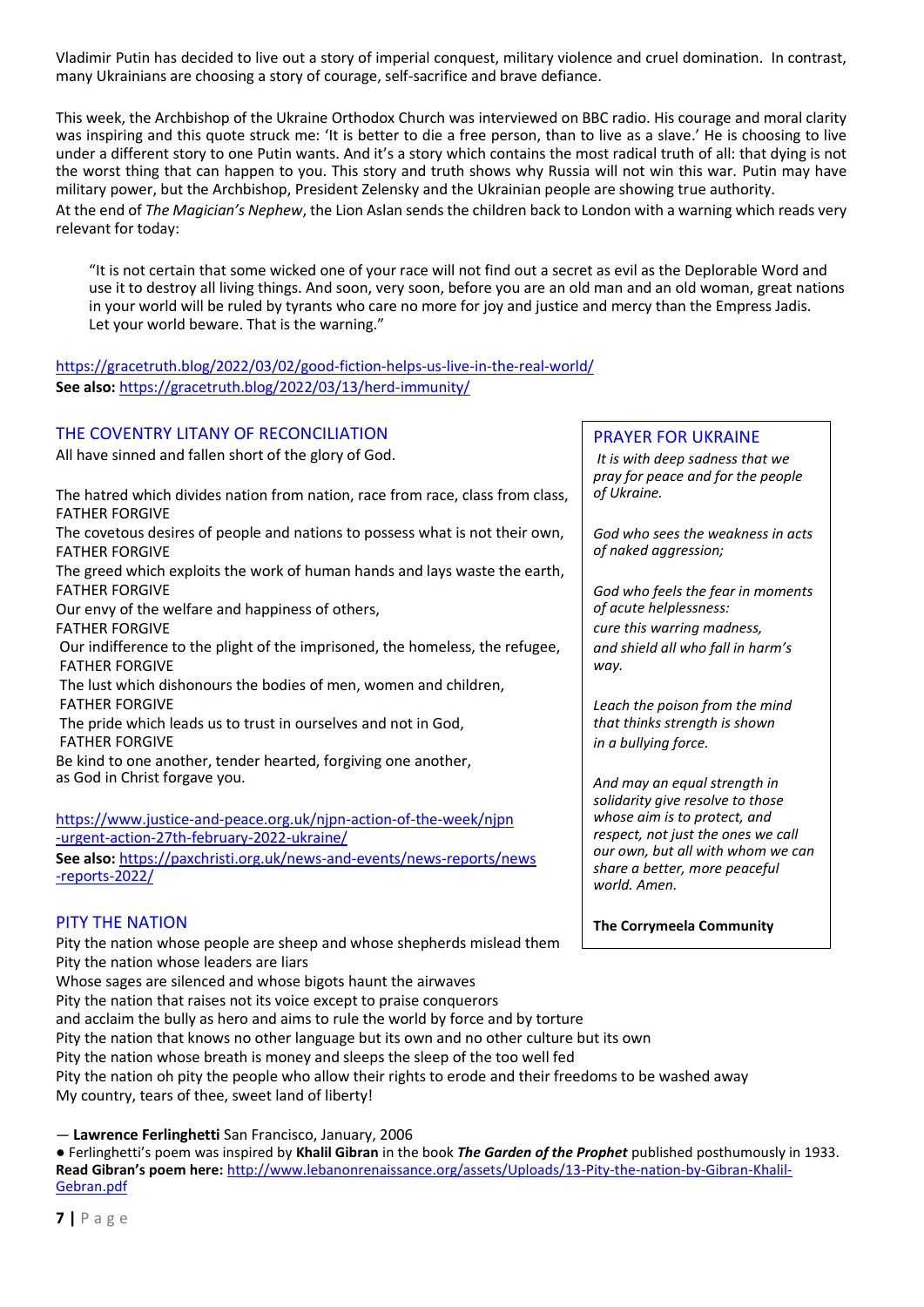# WINNING ARTICLES ON 'CHANGEMAKERS' IN COLUMBAN COMPETITION

#### **Ellen Teague** March 14, 2022

Article winners have been announced in a media competition for young people on the subject 'Anyone can make a difference: 21st Century Changemakers' run by the Columban Missionary Society in Britain and Ireland.

Young people 13-18 years were asked to consider: Who in the world today is doing something about inequality, injustice, exclusion and environmental degradation? What can they teach us? The theme was based on a quote from young climate campaigner Greta Thunberg who has said, "no one is too small to make a difference". She and many others internationally stand out for their mission to create a more just, peaceful and sustainable world.

The British competition – articles and images – attracted 156 entries from 24 schools. They were judged by panels of media experts who praised the high quality of all the entries shortlisted: Ruth Gledhill (Multi-Media Editor at The Tablet), Josephine Siedlecka (Founder and Editor of Independent Catholic News), Daisy Srblin, (Director of the Catholic youth social action charity Million Minutes) and James Trewby (Columban Education Worker).

"The quality of entries blew me away and I was amazed at their energy and thoughtfulness," said James Trewby, Columban Education Worker in Britain.

In Britain, Jessica Saxon of St George's College in Weybridge wrote the winning article about US politician and human rights campaigner Alexandria Ocasio-Cortez, described by Daisy Srblin as "a barnstorming piece of writing" and by Ruth Gledhill as "a powerful article."

Jessica herself says, "only action by those who are brave enough – people like AOC and the person I would like to be – can we encourage young minds to advocate for equality of everyone."

The runner up was Mahi Sikan of Thomas More School in Bedford, who wrote about an Afghani woman on a mission to improve the healthcare of her community in very difficult circumstances. The article, "reminded us of the millions of people who do amazing work, without fame and acclamation", according to Daisy Srblin.

Ella Bothwell of St Richard Gwyn in Flint and Scarlett Peart-Lapidge of Bishop Thomas Grant in London were joint third. Ella's article on David Attenborough was described by Jo Siedlecka of Independent Catholic News as, "a really well written, mature piece combining a profile of David Attenborough with good summary of Catholic Social Teaching with references to Laudato Si' and Fratelli Tutti."

Scarlett's focus on Margaret Mizen was described as "a powerful account, with first hand reflections on the ways in which the Mizen family, specifically Margaret Mizen, turned their grief over the murder of their son into something powerful and hopeful, and created real change as a result."

The Columbans wish to thank all the young people who entered the 2022 competition.

**Download the winning articles here:** [https://columbans.co.uk/education/9690/winning-articles-on-changemakers-in](https://columbans.co.uk/education/9690/winning-articles-on-changemakers-in-columban-competition/)[columban-competition/](https://columbans.co.uk/education/9690/winning-articles-on-changemakers-in-columban-competition/)

### IMAGE WINNERS

The section on images received 102 entries and the Columbans would like to thank all those who entered. The quality was excellent and, from a shortlist of 11 images, four were chosen by a panel of media experts who praised the high quality of all the entries shortlisted: Ruth Gledhill (Multi-Media Editor at The Tablet), Josephine Siedlecka (Founder and Editor of Independent Catholic News), Daisy Srblin, (Director of the Catholic youth social action charity Million Minutes) and James Trewby (Columban Education Worker).

Elijah Gilbert of Richard Challoner School, New Malden won first prize in the images section for his collage of people of inspiration. Ruth Gledhill described it as, "a truly powerful and original image, with recognisable and diverse changemakers."

His image 'The Shatter of Inspiration' showed a shattered glass with a different illustrations of influential people in each shard. Elijah says, "the people in the larger shatters have done an outstanding amount of things that one can be inspired by." These include Pope Francis, Malala Yousafzai and Vanessa Nakate. Daisy Srblin said, "I love the thinking behind this image, reminiscent of stained glass in a Church, but featuring contemporary figures like Obama, Marcus Rashford and Pope Francis; visually it's extremely striking, and an original and thoughtful idea."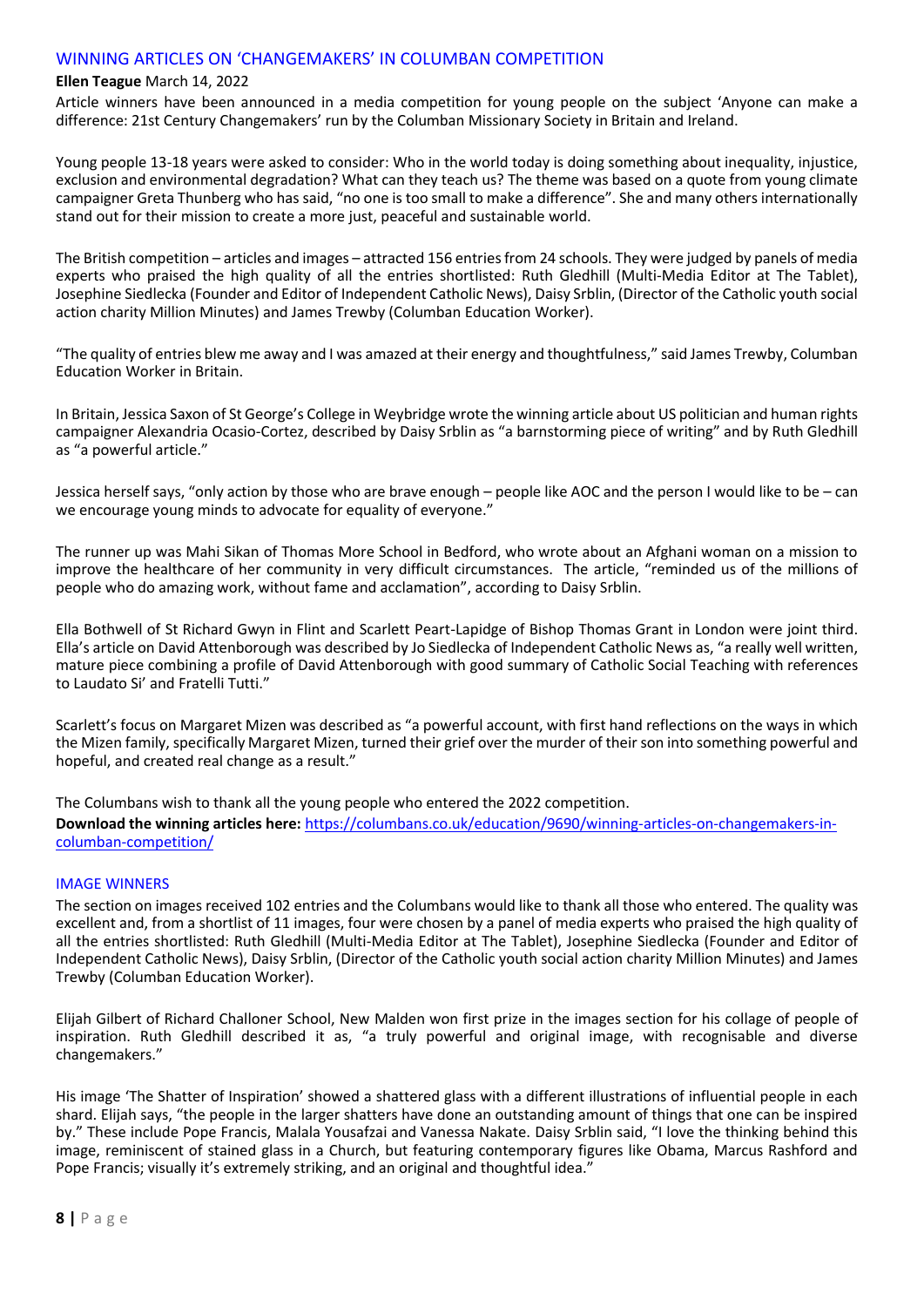Second place went to Katherine Fawole of St Paul's Academy in London for her Gouache painting of Greta Thunberg. "It communicates one of Thunberg's most powerful quotations," said Daisy Srblin, "and I particularly love the earthy colours, reminding us of our roots and our obligations to the planet."

Oliver Lafite of Richard Challoner School and Paulette De Jose of Holy Cross School in New Malden came joint third. Oliver drew footballer Marcus Rashford as 'superman', saying "this is a man that has a lot of money and instead of being rich he wanted to help others in need." Josephine Siedlecka felt, it had "a simple and very clear message which works very well without words."

Paulette produced a mixed media piece focusing on four 'changemakers' around the words, 'Be the Change you want to see in the world.' The four are: Amanda Gorman (a racial justice activist – bottom right), Molly Burhans (an environmental activist – bottom left), Jamie Margolin (an LGBTQ+ rights activist – top left) and Jaclyn Friedman (a feminist – top right). Paulette says, "in my opinion, these people are very inspiring, considering that they are confident in what they believe in and are fighting for it as well as relying on their faith to encourage and help them." Ruth Geldhill felt, it was "a really impressive image that conveys a complex idea with power and thought."

### **Download the stunning winning images here:**

<https://columbans.co.uk/education/9681/winning-images-on-changemakers-in-columban-competition/>

### IRELAND

In Ireland, Eimear Crawford of St Louis Grammar School, Ballymena wrote the winning article about Fr Alec Reid, who was pivotal to the peace process in Northern Ireland.

William Scholes, Features Editor of the Irish News, described the article as: "Fluently written, thoroughly researched and inspired by the Beatitudes, this entry was a welcome assessment of Fr Alec Reid, a towering figure who was not only a true changemaker but also a peacemaker. It's encouraging that a new generation is aware of his contribution to the peace process, and that they might be inspired by his example to build the peace in the future."

Runners up were Erin Boylan of St Catherine's College, Armagh and Megan Nolan of St Michael's Holy Faith Secondary School Finglas, Dublin.

Responding to the news, Eimear Crawford said she was "absolutely delighted". "I chose Fr Alec Reid because I think it's so important to recognise the changemakers who have inspired peace and reconciliation within our own country. Fr Reid is especially inspirational to me because he was able to look past division and work for every life endangered by the Troubles."

Erin Boylan said she "had a great time working on this piece, but never expected that I would make it into the top three!"

Megan Nolan said she "found the experience of researching Changemakers, in particular Mark Horvath, rewarding and inspiring. I am thrilled to have been awarded this prize. I am proud of the work I produced for this competition and am grateful to have placed."

Blaithin McElligott of Presentation Secondary School Castleisland, Co Kerry won first prize in the images section. Her artwork, highlighting the cost of fast fashion and promoting her school's clothes pod, was judged by William Scholes to have been an "informative entry" which "made an impact with its imaginative presentation and thoughtful examination of the issues around 'fast fashion' and the implications of the trend. That it ended on a positive note – the school's Clothes Pod – shows that we can all make a real difference and be changemakers, wherever we are."

Blaithin explained that in Presentation Castleisland "we are making a difference by donating clothes to our clothes pod which recycles old clothes and the money raised goes to the charity Water Aid. We are now also applying for our water flag. Thank you again for choosing my project."

Runners up were Veronica Littlewood of St Catherine's College, Armagh and Amy Fleming of Scoil Phobail Sliabh Luachra, Rathmore, Co Kerry.

Veronica Littlewood explained how she based her visual image of David Attenborough "on a person who I look up to as a role model for his work on educating and protecting our environment and our wildlife."

**Download the Irish winners' articles and images here:**

<https://columbans.ie/winners-announced-in-2022-columban-schools-competition/>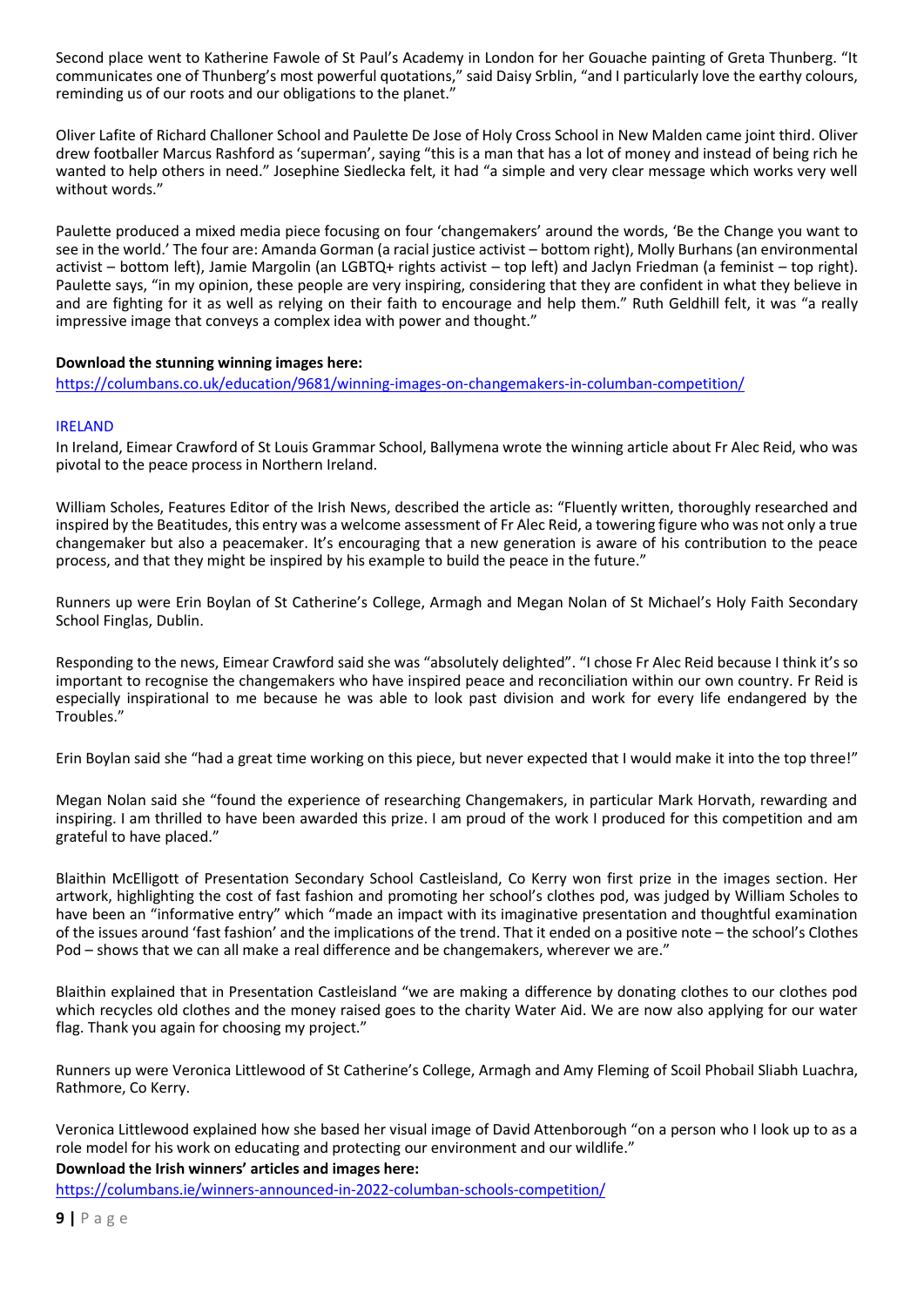# BRAZIL: BISHOPS PROTEST AT GOVERNMENT PLAN TO RUSH THROUGH TAKEOVER OF MORE INDIGENOUS LAND

# **Source: Fides/CNBB** March 13, 2022

The Catholic Bishops of Brazil (CNBB) have strongly criticized the federal government for trying to rush through two bills they say are "an attack aimed at appropriating indigenous territories."

"While the world is closely watching the war unfolding in Europe, government parliamentarians want to examine these proposals as a matter of urgency," they said.

The CNBB, in particular the Special Episcopal Commission for Integral Ecology and Mining, the Pan-Amazonian Ecclesial Network REPAM-Brazil and the Missionary Indigenous Council (CIMI) have signed the message in which they express their disagreement with the Bills no 490/2007, which hinders the demarcation of indigenous lands, and no 191/2020, which regulates mining on indigenous lands.

They said: "This is a call to all Christians to protect life, indigenous peoples and forests. We do not accept the legalization of the pollution of rivers and towns with mercury, the destruction of streams, the opening of new fronts for deforestation in the Amazon and the genocide of the peoples.'

The text of the Brazilian bishops and ecclesial bodies recalls that "in the last two years, the Brazilian Parliament has tried to allow mining in indigenous territories, through bills 490/2007 and 191/2020, which became priorities announced by the Federal Government, through ordinance no. 667, of February 9, 2022". The first project "allows mining exploration, tourism, agribusiness and creates the temporary framework", while the second "proposes permission for the investigation and exploitation of mineral and hydrocarbon resources, as well as the use of water resources to produce electricity on indigenous lands and establishes compensation for the restriction of the usufruct of indigenous lands".

The Bishops point out that at this time when the world is distracted by the war in Europe, Parliament has decided to examine these measures as a matter of urgency.

"Without discussion with the whole of Brazilian society, the true social, environmental and labour disaster that has been recurring in mineral extractive companies is hidden, aggravating conflicts with indigenous peoples". "Life comes first, before any type of argument in favour of economic development" they reiterate in the conclusion of the message, recalling that "for any initiative, a broad and non-exclusionary debate is necessary with the entire Brazilian society, in particular with the indigenous peoples, who, well informed, need to decide on the uses of the territory, respecting their rights already enshrined in the Constitution and in the International Agreements and Conventions to which Brazil is a signatory."

**LINKS** Bishops call authorities in Brazil 'arsonists' for denuding Amazon rainforests CNBB [www.cnbb.org.br/](http://www.cnbb.org.br/) <https://www.indcatholicnews.com/news/44256>

# NEWS FROM LANCASTER DIOCESE

**Sue Gubric writes:** The Diocese is thrilled to welcome Stephen Garsed to the position of Environmental Lead. Stephen, together with a small support team, will be looking at delivering the vision outlined in Pope Francis' Encyclical Letter *Laudato Si'* by looking at ways we can work together to protect our common home and actively respond to 'the cry of the Earth and the cry of the poor'.

Churches Together in Lancashire are planning a Social Justice Workshop for representatives from local churches on 26th May 2022. The day will focus on the contribution which local churches can make to improving mental health and wellbeing in their communities. For more information or if you would like to attend the event please contact Mike Hart mikehart@gmail.com or Peter Lumsde[n pjlumsden58@gmail.com](mailto:pjlumsden58@gmail.com)

God is the friend of silence. We need to find God because He cannot be found in noise and restlessness ... The essential thing is not what we say but what God says to us and through us. Jesus is always waiting for us in silence, and in this silence He will speak to us. He will speak to our soul and there we will hear His voice.

**St Teresa of Calcutta**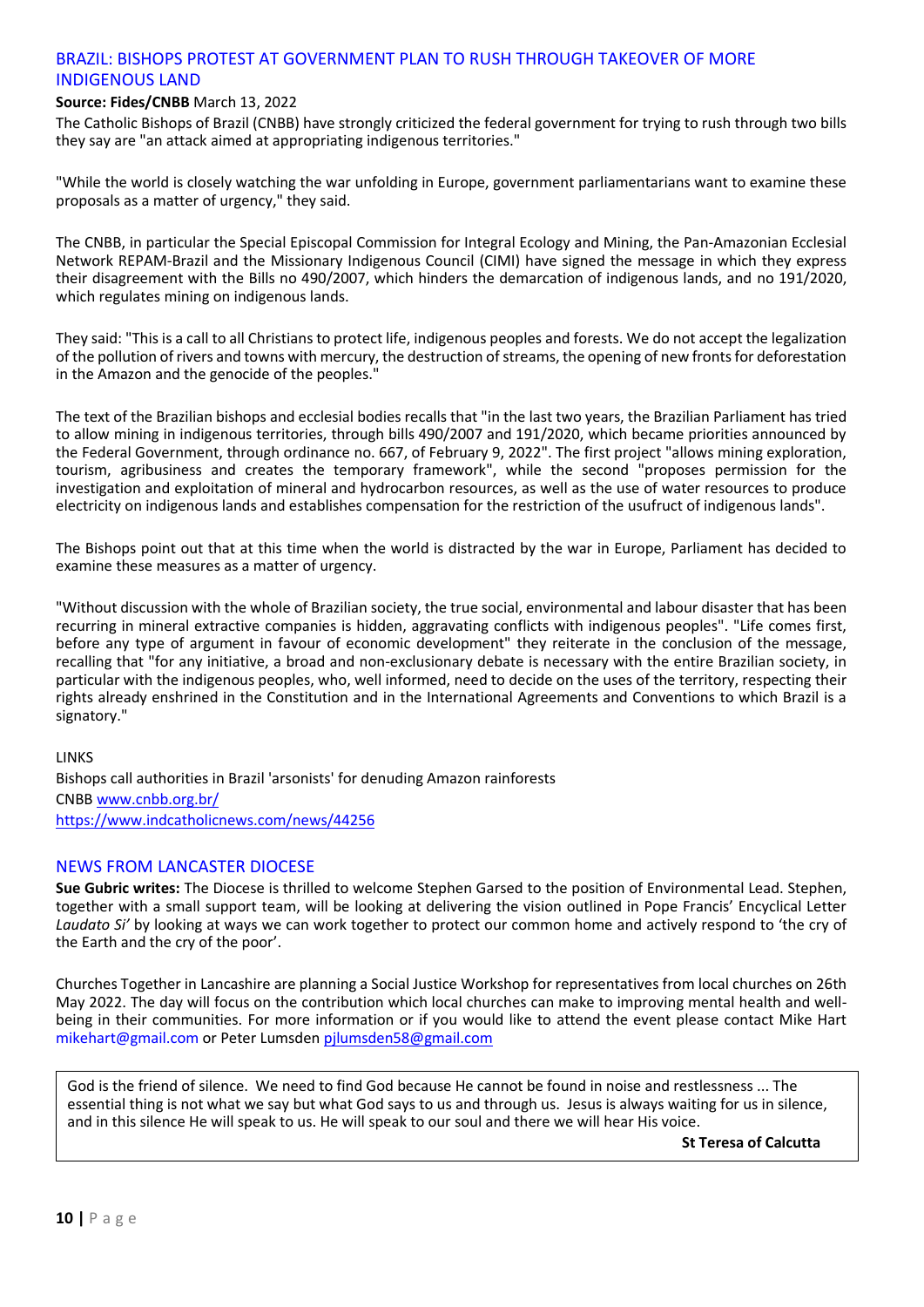# LENT RESOURCES **STATIONS OF THE CROSS** <https://jpshrewsbury.files.wordpress.com/2022/02/ecological-way-of-the-cross-2022.pdf>

# LIFE ON THE BREADLINE LENT COURSE

This Lent course has been developed from the 3 years of Life on the Breadline research as a result of engaging with Church leaders, Christians, and community groups across the UK. It has been designed with Lent 2022 in mind (2nd March to 14th April 2022) but could be used in other years, or for home groups outside of Lent. The course has 6 sessions which can be followed individually or in a group. Each session follows the same format which is planned to take an hour – combining prayer, a short video, a Bible passage, guided reflections, discussion questions, and take-away actions.

If you're taking part in the Lent Course as a group, consider having a meal together at the start or end of each session to continue conversations further.

The sessions cover 6 themes:

- 1. Christian responses to poverty
- 2. "Love thy neighbour" poverty and inequality
- 3. Race, ethnicity, austerity and faith
- 4. Deficits and assets
- 5. Housing (in)justice

6. Poverty and structural inequality

**Download all the sessions together by clicking here:** [https://breadlineresearch.coventry.ac.uk/wp](https://breadlineresearch.coventry.ac.uk/wp-content/uploads/2021/09/Life-on-the-Breadline-lent-course_for-website.pdf)[content/uploads/2021/09/Life-on-the-Breadline-lent-course\\_for-website.pdf](https://breadlineresearch.coventry.ac.uk/wp-content/uploads/2021/09/Life-on-the-Breadline-lent-course_for-website.pdf) <https://breadlineresearch.coventry.ac.uk/churches/lent-course/>

# FOLLOWING CHRIST IN THE FOOTSTEPS OF THE SAINTS – SAINT WINEFRIDE

Churches Together in Britain and Ireland have produced a course based around a 70-mile pilgrimage from Holywell, Wales to Shrewsbury to be led by Bishop Sarah Bullock from the Anglican Diocese of Lichfield in April and May 2022.

You can use the course without going on the pilgrimage!<https://ctbi.org.uk/lent-study-2022/>

The pack of resources is available from <https://www.lichfield.anglican.org/ourfaith/pilgrimage/> under 'St Winefride Pilgrim Trail'. These extra resources will help you follow the St Winefride 'thread' which runs through this Lent material. The resources take you more deeply into the traditional accounts of St Winefride, whose story has many touchpoints with our modern world – sexual harassment and coercion, misuse of power, the place of faith and the right to follow Jesus, and the contemporary need for healing and hope. However, if you don't want to use the extra St Winefride resources, you can still use the study for groups or for your personal journey through Lent, because other options, based on the Scripture for the day, are also provided from the Revised Common Lectionary. Or you can mix and match.

**Download resources:** <https://ctbi.org.uk/wp-content/uploads/2022/01/St-Winefride-Lent-Journey-2022.pdf> **See also:** <https://www.churchofengland.org/resources/livelent-2022-church-resources-embracing-justice> <http://www.liturgyoffice.org.uk/Calendar/Cycle/LentCP.shtml>

### **PAX CHRISTI RESOURCES**

**Journeying Through Lent to Easter** - resources for reflection and action for peacemakers. We welcome your contributions: prayers…reflections…poems…reports of lent actions you or your group have taken. Send to [info@paxchristi.org.uk](mailto:info@paxchristi.org.uk)

**Download at:** <https://paxchristi.org.uk/resources/journeying-through-lent-to-easter/>

### **CAFOD RESOURCES**

**Lent Appeal 2022** <https://cafod.org.uk/Give/Donate-to-CAFOD/Lent-Appeal> **Online prayer calendar** <https://cafod.org.uk/Pray/Lent-calendar>

**Prayers including Stations of the Cross, Lenten meditation, Lent and Easter intercessions, Holy Week prayers and children's prayer** <https://cafod.org.uk/Pray/Prayer-resources/Lent-prayer-2022> **Primary School resources** <https://cafod.org.uk/Education/Primary-teaching-resources/Lent-resources-for-children> **Secondary School & Youth** [https://cafod.org.uk/Education/Secondary-and-youth-resources/Lent-resources-young-](https://cafod.org.uk/Education/Secondary-and-youth-resources/Lent-resources-young-people)

[people](https://cafod.org.uk/Education/Secondary-and-youth-resources/Lent-resources-young-people)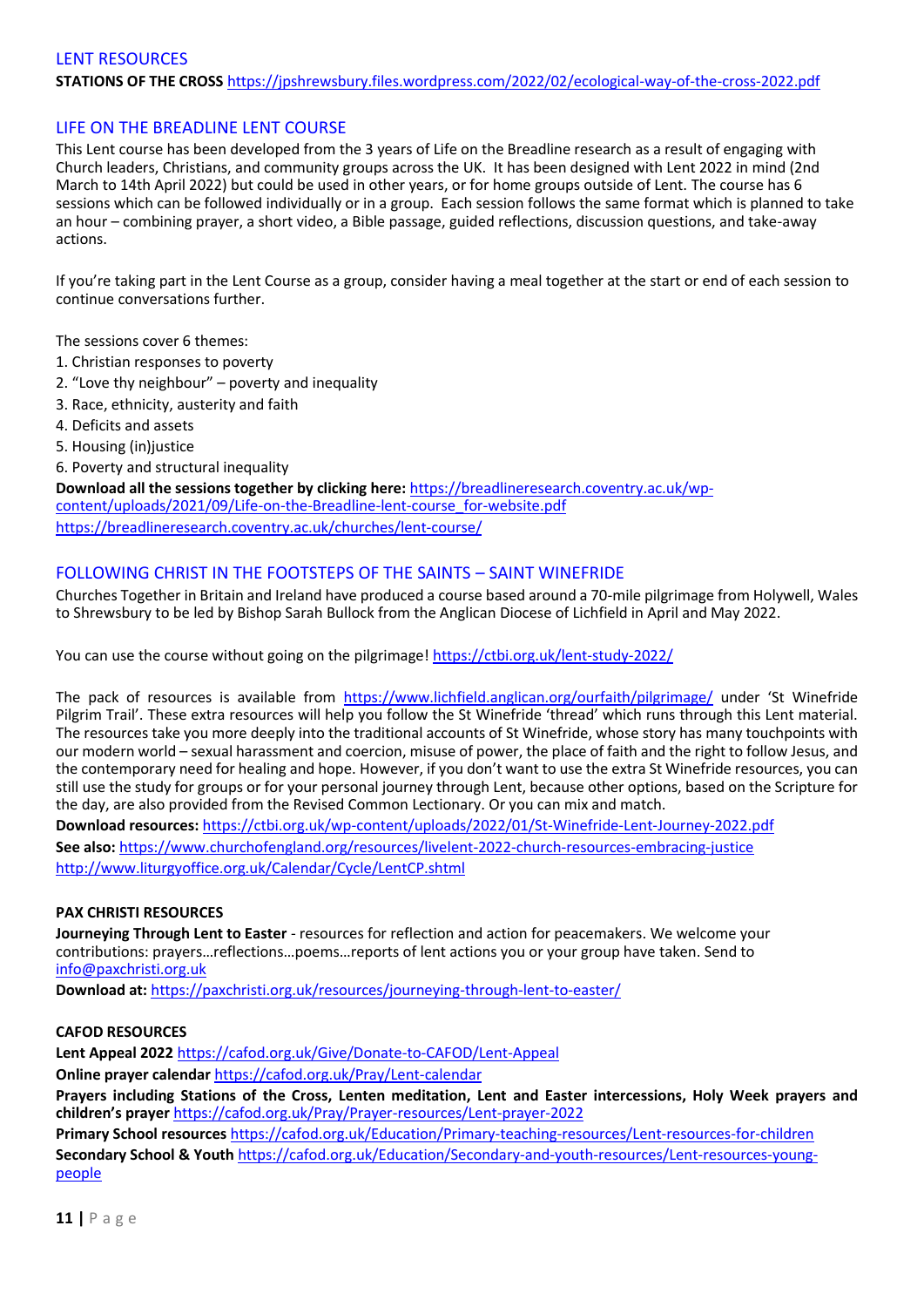# THE PRINCE – AN EASTER STORY

Pedro was the oldest of all the animals in the barn. His coat was shabby and bits of fur hung in clumps around his neck where the farmer's children had clung to him as they rode on his back. One of his ears was badly crumpled; the other jagged and torn from a run-in with a much younger donkey - poor Pedro always seemed to come off worst in a brawl. Maybe it was because he had such a gentle nature and shied away from conflict: not like some of the others in the yard who were always spoiling for a fight.

If truth were told, Pedro had turned into a bit of a joke. The farmer had thought more than once about letting him go but the children kept begging him not to and anyway, who would want such a mangy, weather-beaten old scrap of a thing? He was good for nothing except pulling the hay-cart to market once a week and he was getting slower and slower doing even that.

All the other animals made fun of Pedro. 'Look at that useless old-timer!' mocked the cocky young stallion. 'He should be put out to grass!'

'Yes, he gives the rest of us a bad name,' agreed the pretty new mare. Her coat was a silky, shimmering black, dark as ebony and smooth as glass. It glistened whenever the sun caught it and the stable lads loved to brush and polish it. Heads turned wherever she went. She would acknowledge these admiring glances with a haughty toss of her mane and a swish of her luxurious tail.

One day there was great excitement in the barn and a flurry of activity. None of the animals knew what was going on until the old cart-horse overheard two of the stable lads talking together. He reported back to the other animals who huddled round and listened with great interest. 'Seem a very important Prince is expected in the city any day now,' he confided. 'Not sure who he is, didn't catch the name, but someone of the utmost majesty and style. They reckon he'll come here.'

At this the young stallion and the pretty mare became quite agitated. 'The young Prince will want to ride into the city on my back,' boasted the young stallion, his chest puffing up with pride. 'There is no finer animal than myself to carry him.'

'Well I don't think so,' retorted the pretty mare. 'You are strong, to be sure, but my mane is braided and tasselled with fine beads and sparkling jewels. A grand Prince will need to display his riches and authority, and what better way than to enter the city on my back.'

The wise old cart-horse said nothing. He was used to their silly boasting and preferred to keep his opinions to himself. But that night he wondered which of them might be chosen, if their stable was to provide a mount for the Prince.

The day of the Prince's arrival came. The route into the city was decked with garlands. People started gathering at the roadside from first light, all hoping to catch a glimpse of the Prince as he rode by. Some brought homemade banners to welcome him; others had flags to wave; others rose-petals to scatter on the path as he approached. There was a buzz of excitement and anticipation throughout the city. What would the new Prince look like? Would his robes be covered in splendid jewels? Would he wave to the crowd or would he be too high and mighty to take notice of them?

Pedro stayed behind in the barn. He felt too insignificant to join in the preparations.

Suddenly there was a great commotion: people running here and there in a mad panic. The farmer's booming voice could be heard approaching the stable. 'Well, your Majesty, I have many fine animals who might carry Your Highness into the city. Please, I beg you, take your pick. Here is my young stallion, the pride of the whole region.' At this the stallion bowed a deep and reverential bow. The Prince smiled. 'Or what about this pretty mare? See how her coat glistens and reflects the light. Her jewels will convey your greatness to all who see you, for I notice you wear no finery yourself, Sir.' The farmer seemed rather puzzled as he spoke, for indeed, the young Prince looked like no other he had ever seen. He was simply dressed and looked for all the world as though he were just an ordinary peasant. The farmer could not understand why he had not made more of an effort to display his wealth and power.

The Prince glanced politely at the pretty mare but he seemed distracted. 'Are there no other animals here?' he asked the farmer.

'Well none except my old donkey, Pedro, and really he's good for nothing. I only keep him because the children are fond of him.' The farmer was becoming more embarrassed by the minute.

The Prince went over to the corner of the barn where Pedro stood quietly munching some hay. 'Hello, old fellow,' he whispered. 'My, what soft fur you have.' He patted Pedro gently. 'How about taking me into the city today?'

Pedro could hardly believe his ears. The Prince wanted him, the oldest and shabbiest of all the animals in the stable, to take him into the city for the grand parade!

The other animals snorted with disgust. But Pedro was speaking. 'Yes, my Lord, nothing would give me greater pleasure. It would be an honour to carry you on my back.'

And that is how a lowly donkey, was chosen to carry the greatest Prince of all into the city of Jerusalem and why his story will never be forgotten. **© Anne O'Connor**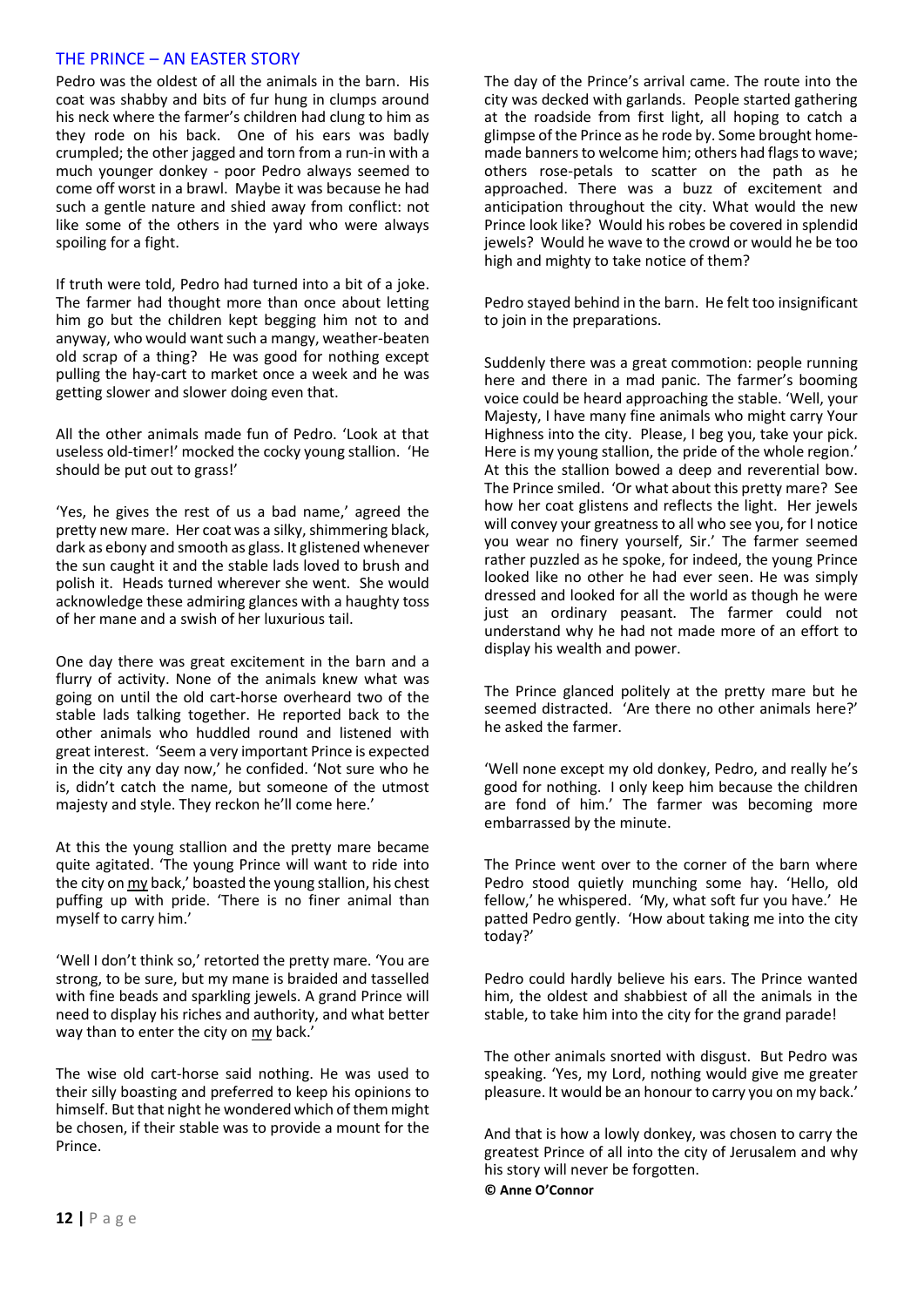DIARY **MARCH** 

**19-27 Romero Week** [www.romerotrust.org.uk](http://www.romerotrust.org.uk/) 0208 986 0807

**22 World Water Day** <https://www.worldwaterday.org/>

**26 CAFOD Community Walk Against Hunger** This Lent, we would love parish communities to come together to take part in our Community Walk Against Hunger on Saturday 26 March, as part of the 40 day Walk Against Hunger sponsored walking challenge for individuals. Could you speak to your parish priest and friends in the parish soon about planning a sponsored parish walk to join parishes all over England and Wales? We hope parishioners and parish priests will value the opportunity to bring the community together safely. Sign up information here:

<https://cafod.org.uk/Fundraise/Sponsored-challenge-events/Community-Walk-against-Hunger>

# APRIL

**1 CAFOD Quiz Night** at Our Lady's Parish Centre, Ellesmere Port Town Centre at 7.30 pm with different quizmasters (sadly our long serving quizmaster Mike Ives died last year). Entrance is £3 for adults and £1 for children and the usual raffle will take place with good prizes. Refreshments will be available at the interval. All proceeds will go towards CAFOD's latest development project. Contact Tony Walsh on 0151 355 6419

### **17 Easter Sunday**

**25 – 8 May COP15: United Nations Biodiversity Conference** in Chin[a www.cbd.int/conferences/post2020](http://www.cbd.int/conferences/post2020) **26 Chernobyl Day** un.org/en/observances/chernobyl-remembrance-day/un-action

### MAY

**2 Mass for Migrants:** Westminster Cathedra[l https://westminsterjusticeandpeace.org/](https://westminsterjusticeandpeace.org/) 07593434905

**7 NJPN AGM & Networking Day**, London (tbc[\) www.justice-and-peace.org.uk](http://www.justice-and-peace.org.uk/) 0207 901 4864

15 Conscientious Objectors' Day 16 – 22 Laudato Si' Week www.laudatosimovement.org

**15 International Conscientious Objectors' Day** ceremony at 1pm. Tavistock Square, WC1. The event will be livestreamed[. http://www.co-day.org](http://www.co-day.org/)

Info/resources on conscientious objectors: [www.paxchristi.org.uk](http://www.paxchristi.org.uk/) 0208 203 4884 [www.ppu.org.uk](http://www.ppu.org.uk/) 020 7424 9444 **15 – 21 Christian Aid Week** <https://www.christianaid.org.uk/appeals/key-appeals/christian-aid-week>

**26 Social Justice Workshop** Churches Together in Lancashire are planning a Social Justice Workshop for representatives from local churches for representatives from local churches. contact Mike Hart [mikehart@gmail.com](mailto:mikehart@gmail.com) or Peter Lumsden [pjlumsden58@gmail.com](mailto:pjlumsden58@gmail.com)

# JUNE

**5 World Environment Day** [www.worldenvironmentday.global](http://www.worldenvironmentday.global/)

**18 Liverpool Archdiocese J & P Commission Annual Assembly** <https://jp.liverpoolcatholic.org.uk/> **19 Day for Life+** [www.dayforlife.org](http://www.dayforlife.org/)

**26 International Day in Support of Victims of Torture:** [www.acatuk.org.uk](http://www.acatuk.org.uk/) 01395 577 669 and https://www.un.org/en/observances/torture-victims-day/

# JULY

44th Annual Justice and Peace Conference July 22-24th at Hayes Centre Swanwick **'HOPE! A VERB WITH ITS SLEEVES ROLLED UP'**

Our Hope is you will return to your communities from our Conference with enthusiasm and commitment. This year commitment is so important, a commitment to new things, with new time and energy, in the post emergency time, enabling people in our country and beyond to go forward with Hope in everything they do.

How as Activists and People of Faith can we help those in need to find Hope?

Over the weekend we will be looking at Signs of Hope in Our World.

Part of the weekend will look at the Signs of Hope following last year's NJPN Environmental Conference and COP 26 .

As a sign of Hope in Our Future NJPN is encouraged that the following Faith Organisations have agreed to partner together to present this Conference: NJPN. Christians Aware, Stella Maris, ACTA and The Joint Public Issues Team.

### **Booking form on** <https://www.justice-and-peace.org.uk/conference/>

NB. Bookings made after Friday 20th May 2022 incur a late booking charge of £10 per adult